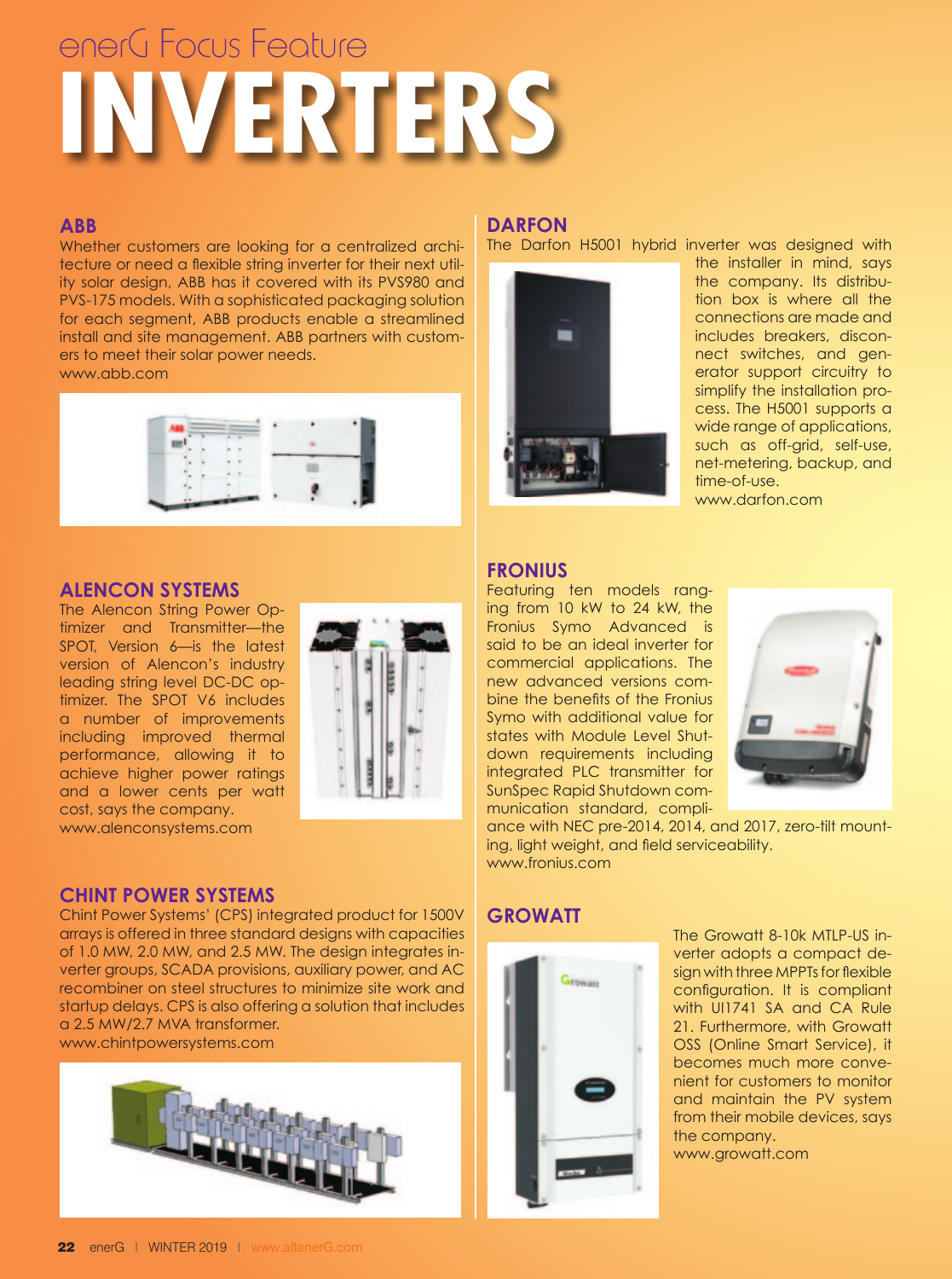# enerG Focus Feature **INVERTERS**

#### **INGETEAM**

Ingeteam's Medium Voltage Inverter Station is said to be a compact, adaptable, and versatile plug-and-play solution that integrates all the devices required for a multimegawatt system. Customizable up to 5.4MVA and with a power density of 5.2W/in<sup>3</sup>, the company says this solution offers low CAPEX and low OPEX, thanks to its longlasting design, ease of access and serviceability, and maximum protection.

www.ingeteam.com



#### **MORNINGSTAR**

A new benchmark in battery-based inverters, the MultiWave 4kW high-frequency inverter/charger com-

bines low-frequency surge capability with high-frequency agility and compactness. It delivers more power with less weight and without cooling fans; achieving peak efficiency >95 percent. It has 120, 120/240, and 230V AC versions, accommodates expansion devices for adding sophisticated generator control, and features automated load shedding and system monitoring.



www.morningstarcorp.com

#### **RHOMBUS**

Rhombus Inverter Systems are complete Site Inverter Systems that provide:

- Maximum flexibility with optional power stages that can be configured in multiple ways
- Integrated VectorStat site controller configured as a mesh or "hub and spoke" SCADA

• Integrated utility grade meter system • Multi-mode, multi-port, utility interactive bi-directional Inverter for on and off-grid connections



- Power converter for distributed energy resources in grid or island mode
- Resiliency designed multi-point communications to remote equipment
- Integrated isolation transformer
- www.RhombusEnergy.com

#### **SMA**

Now available in two new models, SMA's Sunny Tripower CORE1, combined with its new TS4-R-F module-level retrofit device, supports the new SunSpec Power Line Communication signal for module-level rapid shutdown. This provides a reliable, cost-effective solution to achieve compliance with 2017 NEC module-level rapid shutdown requirements in commercial rooftop systems. www.SMA-America.com



#### **SOLAREDGE**

SolarEdge's expanded offering of three-phase inverters with synergy technology up to 100 kW combines large capacity with ease of installation. The inverter design is based on small, lightweight, and easy-to-carry primary and secondary units. They are wall mounted for a minimal footprint, with installation only requiring a one or twoperson crew.

www.solaredge.com



*to page 24*